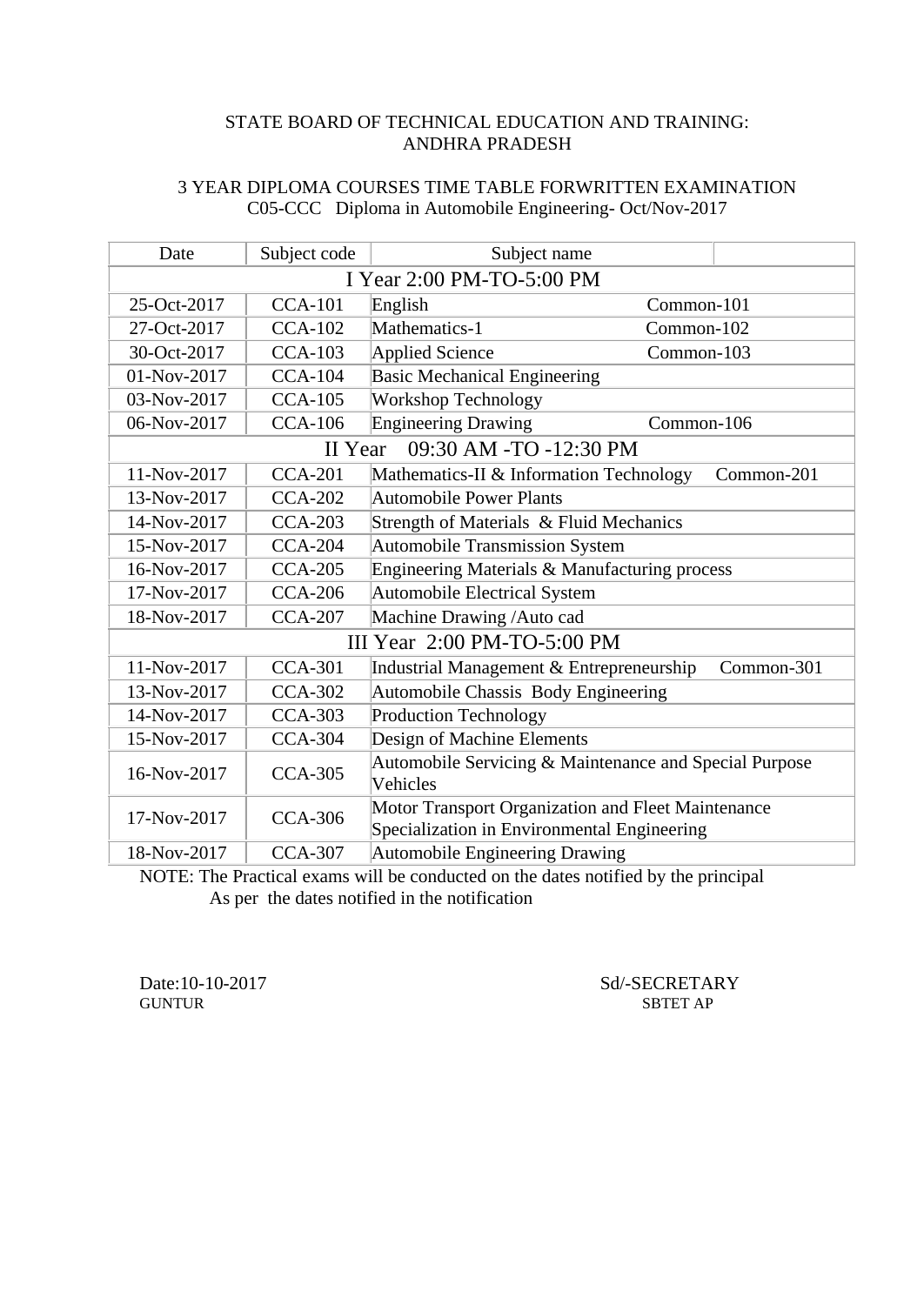## STATE BOARD OF TECHNICAL EDUCATION AND TRAINING: ANDHRA PRADESH 3 YEAR DIPLOMA COURSES TIME TABLE FORWRITTEN EXAMINATION

| Date                                  | Subject code   | Subject name                                              |            |  |
|---------------------------------------|----------------|-----------------------------------------------------------|------------|--|
| I Year 2:00 PM-TO-5:00 PM             |                |                                                           |            |  |
| 25-Oct-2017                           | <b>CCC-101</b> | English                                                   | Common-101 |  |
| 27-Oct-2017                           | <b>CCC-102</b> | Mathematics-1                                             | Common-102 |  |
| 30-Oct-2017                           | <b>CCC-103</b> | Applied Science                                           | Common-103 |  |
| 01-Nov-2017                           | <b>CCC-104</b> | <b>Engineering Mechanics</b>                              |            |  |
| 03-Nov-2017                           | <b>CCC-105</b> | Surveying-I                                               |            |  |
| 06-Nov-2017                           | <b>CCC-106</b> | <b>Engineering Drawing</b><br>Common-106                  |            |  |
|                                       |                | 09:30 AM -TO -12:30 PM<br>II Year                         |            |  |
| 11-Nov-2017                           | <b>CCC-201</b> | Mathematics-II Information Technology                     | Common-201 |  |
| 13-Nov-2017                           | <b>CCC-202</b> | S.M and Theory of Structures                              |            |  |
| 14-Nov-2017                           | <b>CCC-203</b> | Hydraulics                                                |            |  |
| 15-Nov-2017                           | <b>CCC-204</b> | Surveying $-II$                                           |            |  |
| 16-Nov-2017                           | <b>CCC-205</b> | <b>Construction Materials &amp; Construction Practice</b> |            |  |
| 17-Nov-2017                           | <b>CCC-206</b> | <b>Transportation Engineering</b>                         |            |  |
| 18-Nov-2017                           | <b>CCC-207</b> | Civil Engineering Drawing-I                               |            |  |
| 2:00 PM-TO-5:00 PM<br><b>III</b> Year |                |                                                           |            |  |
| 11-Nov-2017                           | <b>CCC-301</b> | Construction Management & Entrepreneurship                |            |  |
| 13-Nov-2017                           | <b>CCC-302</b> | Steel Structures                                          |            |  |
| 14-Nov-2017                           | <b>CCC-303</b> | <b>Irrigation Engineering</b>                             |            |  |
| 15-Nov-2017                           | <b>CCC-304</b> | Environmental Engineering                                 |            |  |
| 16-Nov-2017                           | <b>CCC-305</b> | Design of RCC Structures.                                 |            |  |
| 17-Nov-2017                           | <b>CCC-306</b> | Quantity Surveying & Valuation                            |            |  |
| 18-Nov-2017                           | <b>CCC-307</b> | <b>Structural Engineering Drawing</b>                     |            |  |
| 21-Nov-2017                           | <b>CCC-308</b> | Civil Engineering Drawing-II                              |            |  |

# C05-CCC Diploma in Civil Engineering - Oct/Nov -2017

NOTE: The Practical exams will be conducted on the dates notified by the principal as per the dates notified in the notification

Date:10-10-2017 Sd/-SECRETARY<br>GUNTUR SBTET AP SBTET AP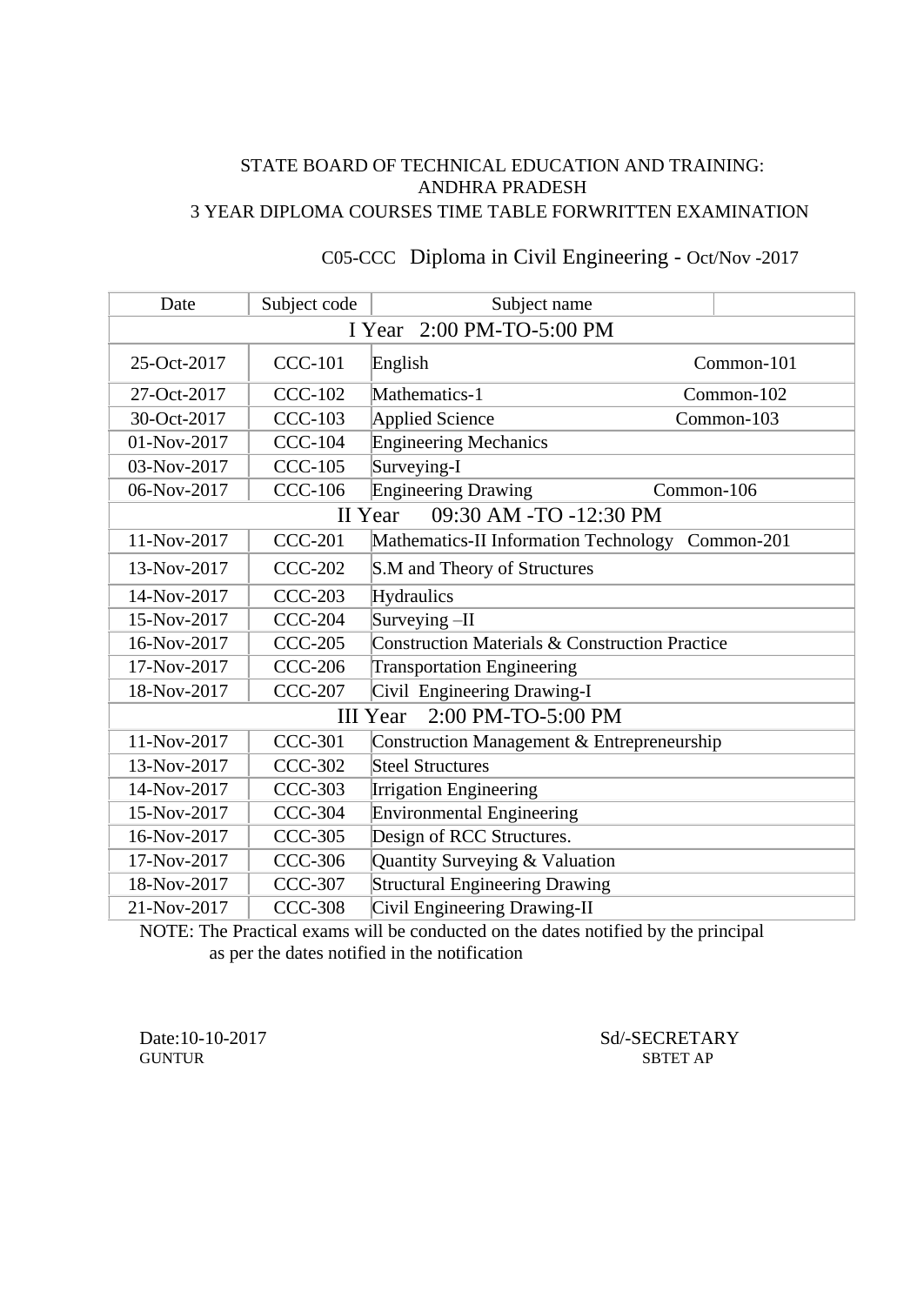#### STATE BOARD OF TECHNICAL EDUCATION AND TRAINING ANDHRA PRADESH 3 YEAR DIPLOMA COURSES TIME TABLE FOR WRITTEN EXAMINATION

| Date                           | Subject code<br>Subject name |                                            |                  |  |
|--------------------------------|------------------------------|--------------------------------------------|------------------|--|
| I Year 2:00 PM-TO-5:00 PM      |                              |                                            |                  |  |
| 25-Oct-2017                    | <b>CCM-101</b>               | English                                    | Common-101       |  |
| 27-Oct-2017                    | <b>CCM-102</b>               | Mathematics-1                              | Common-102       |  |
| 30-Oct-2017                    | <b>CCM-103</b>               | Applied Science                            | Common-103       |  |
| 01-Nov-2017                    | <b>CCM-104</b>               | <b>Engineering Materials</b>               |                  |  |
| 03-Nov-2017                    | <b>CCM-105</b>               | <b>Workshop Technology</b>                 |                  |  |
| 06-Nov-2017                    | <b>CCM-106</b>               | <b>Engineering Drawing</b>                 | Common-106       |  |
| II Year 09:30 AM -TO -12:30 PM |                              |                                            |                  |  |
| 11-Nov-2017                    | <b>CCM-201</b>               | Mathematics-II & Information Technology    | Common-201       |  |
| 13-Nov-2017                    | <b>CCM-202</b>               | <b>Strength of Materials</b>               |                  |  |
| 14-Nov-2017                    | <b>CCM-203</b>               | Fluid Mechanics & Pneumatics               |                  |  |
| 15-Nov-2017                    | <b>CCM-204</b>               | Thermal Engineering-I                      |                  |  |
| 16-Nov-2017                    | <b>CCM-205</b>               | Production Technology -I                   |                  |  |
| 17-Nov-2017                    | <b>CCM-206</b>               | Electrical Engineering & Basic Electronics |                  |  |
| 18-Nov-2017                    | <b>CCM-207</b>               | Machine Drawing                            | Common-CCMET-207 |  |
| III Year 2:00 PM-TO-5:00 PM    |                              |                                            |                  |  |
| 11-Nov-2017                    | <b>CCM-301</b>               | Industrial Management & Entrepreneurship   | Common-301       |  |
| 13-Nov-2017                    | <b>CCM-302</b>               | <b>Industrial Engineering</b>              |                  |  |
| 14-Nov-2017                    | <b>CCM-303</b>               | Refrigeration & Air-Conditioning           |                  |  |
| 15-Nov-2017                    | <b>CCM-304</b>               | Thermal Engineering-II                     |                  |  |
| 16-Nov-2017                    | <b>CCM-305</b>               | Production Technology -II                  |                  |  |
| 17-Nov-2017                    | <b>CCM-306</b>               | Design of Machine Elements                 |                  |  |
| 18-Nov-2017                    | <b>CCM-307</b>               | <b>Production Drawing</b>                  |                  |  |

# C05-CCC Diploma in Mechanical Engineering - Oct/Nov -2017

NOTE: The Practical exams will be conducted on the dates notified by the principal As per the dates notified in the notification

Date:10-10-2017 Sd/-SECRETARY GUNTUR SBTET AP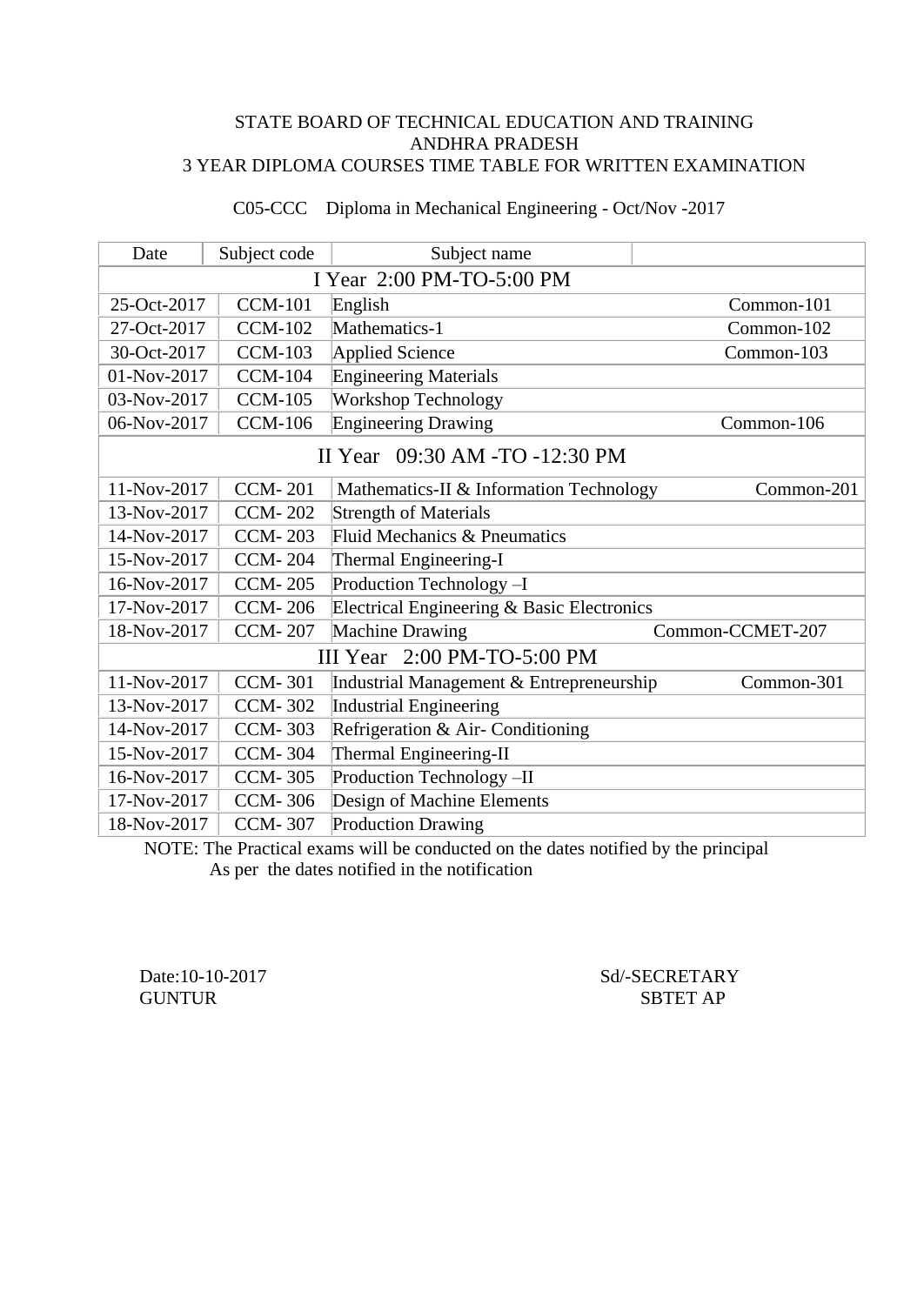## 3 YEAR DIPLOMA COURSES TIME TABLE FOR WRITTEN EXAMINATION

# C05- CCC Diploma in Electronics and Communication Engineering- Oct/Nov -2017

| Date                           | Subject code    | Subject name                                       |            |  |
|--------------------------------|-----------------|----------------------------------------------------|------------|--|
| I Year 2:00 PM-TO-5:00 PM      |                 |                                                    |            |  |
| 25-Oct-2017                    | <b>CCEC-101</b> | English                                            | Common-101 |  |
| 27-Oct-2017                    | <b>CCEC-102</b> | Mathematics-1<br>Common-102                        |            |  |
| 30-Oct-2017                    | <b>CCEC-103</b> | Applied Science<br>Common-103                      |            |  |
| 01-Nov-2017                    | CCEC-104        | <b>Elements of Electrical Engineering</b>          |            |  |
| 03-Nov-2017                    | <b>CCEC-105</b> | Electronic Components & Devices                    |            |  |
| 06-Nov-2017                    | <b>CCEC-106</b> | <b>Engineering Drawing</b><br>Common-106           |            |  |
| II Year 09:30 AM -TO -12:30 PM |                 |                                                    |            |  |
| 11-Nov-2017                    | <b>CCEC-201</b> | Mathematics-II & Information Technology Common-201 |            |  |
| 13-Nov-2017                    | <b>CCEC-202</b> | <b>Electronic Circuits</b>                         |            |  |
| 14-Nov-2017                    | CCEC-203        | Analog Communication                               |            |  |
| 15-Nov-2017                    | CCEC-204        | Electrical Engineering                             |            |  |
| 16-Nov-2017                    | <b>CCEC-205</b> | Networks & Transmission lines                      |            |  |
| 17-Nov-2017                    | <b>CCEC-206</b> | Digital Electronics & Computer Architecture        |            |  |
| III Year 2:00 PM-TO-5:00 PM    |                 |                                                    |            |  |
| 11-Nov-2017                    | <b>CCEC-301</b> | Industrial Management & Entrepreneurship           | Common-301 |  |
| 13-Nov-2017                    | <b>CCEC-302</b> | Audio & Video Systems                              |            |  |
| 14-Nov-2017                    | <b>CCEC-303</b> | <b>Electronic Measuring Instruments</b>            |            |  |
| 15-Nov-2017                    | CCEC-304        | <b>Advanced Communication Systems</b>              |            |  |
| 16-Nov-2017                    | <b>CCEC-305</b> | Microcontrollers & Applications                    |            |  |
| 17-Nov-2017                    | <b>CCEC-306</b> | Industrial & Power electronics                     |            |  |

 NOTE: The Practical exams will be conducted on the dates notified by the principal as per the dates notified in the notification

Date:10-10-2017 Sd/-SECRETARY SUNTUR SETET AP SBTET AP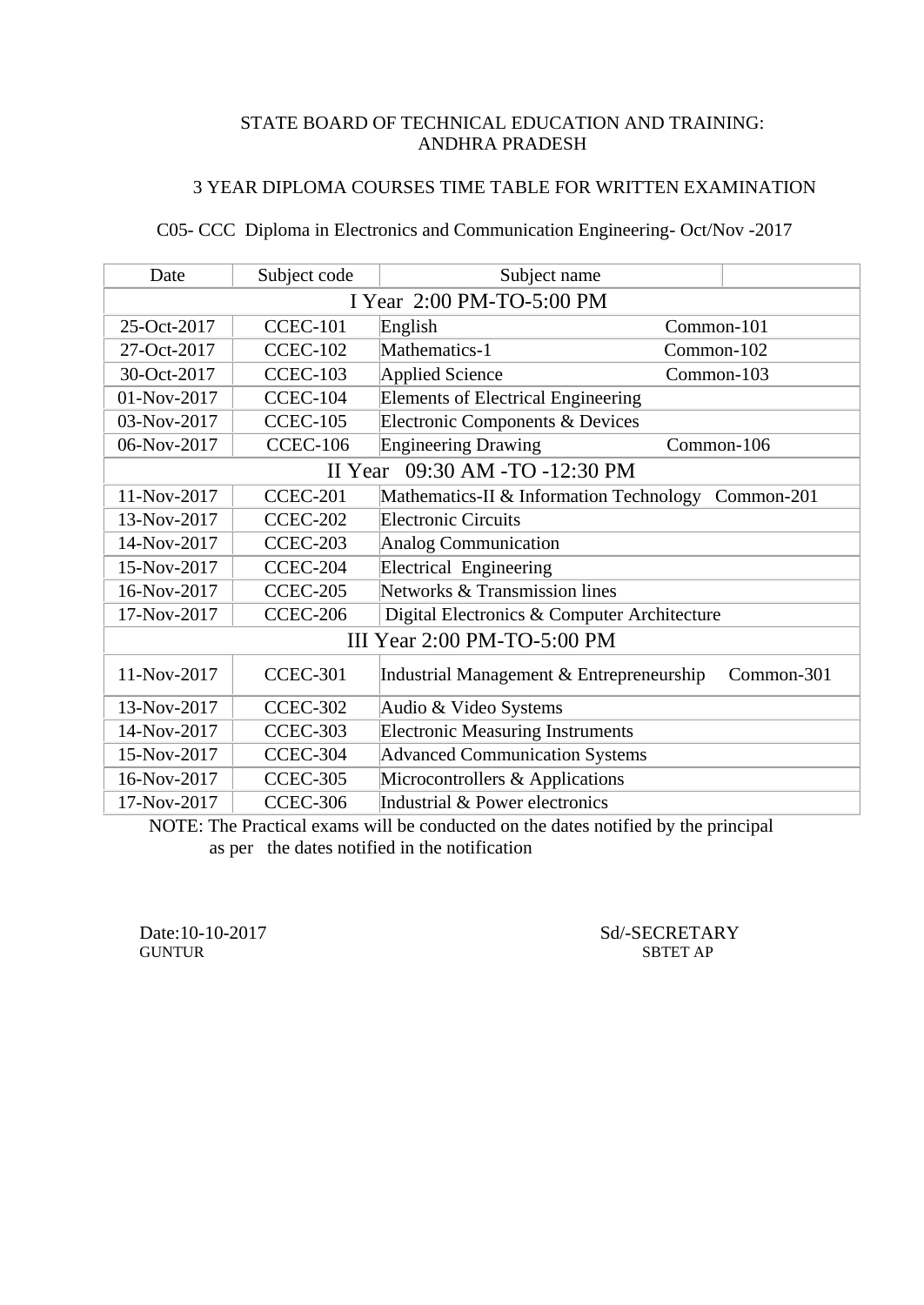## 3 YEAR DIPLOMA COURSES TIME TABLE FOR WRITTEN EXAMINATION

# C05-CCC- Diploma in Electrical & Electronics Engineering- Oct/Nov -2017

| Date                              | Subject code    | Subject name                                             |            |  |
|-----------------------------------|-----------------|----------------------------------------------------------|------------|--|
| I Year 2:00 PM-TO-5:00 PM         |                 |                                                          |            |  |
| 25-Oct-2017                       | <b>CCEE-101</b> | English                                                  | Common-101 |  |
| 27-Oct-2017                       | <b>CCEE-102</b> | Mathematics-1<br>Common-102                              |            |  |
| 30-Oct-2017                       | <b>CCEE-103</b> | <b>Applied Science</b><br>Common-103                     |            |  |
| 01-Nov-2017                       | <b>CCEE-104</b> | <b>Elements of Electrical Engineering</b>                |            |  |
| 03-Nov-2017                       | <b>CCEE-105</b> | Electrical Engineering Materials & Electronic Components |            |  |
| 06-Nov-2017                       | <b>CCEE-106</b> | <b>Engineering Drawing</b><br>Common-106                 |            |  |
| 09:30 AM -TO -12:30 PM<br>II Year |                 |                                                          |            |  |
| 11-Nov-2017                       | <b>CCEE-201</b> | Mathematics-II & Information Technology Common-201       |            |  |
| 13-Nov-2017                       | <b>CCEE-202</b> | S.M and Mechanical Engineering                           |            |  |
| 14-Nov-2017                       | CCEE-203        | Electronics                                              |            |  |
| 15-Nov-2017                       | <b>CCEE-204</b> | A.C. Circuits and Machines -I                            |            |  |
| 16-Nov-2017                       | <b>CCEE-205</b> | Electrical Installation & Estimation                     |            |  |
| 17-Nov-2017                       | <b>CCEE-206</b> | D.C. Machines (Measurements & Measuring Instruments)     |            |  |
| 18-Nov-2017                       | <b>CCEE-207</b> | Electrical. Engineering Drawing-I                        |            |  |
|                                   |                 | III Year 2:00 PM-TO-5:00 PM                              |            |  |
| 11-Nov-2017                       | <b>CCEE-301</b> | Industrial Management & Entrepreneurship                 | Common-301 |  |
| 13-Nov-2017                       | <b>CCEE-302</b> | <b>AC</b> Machines - II                                  |            |  |
| 14-Nov-2017                       | <b>CCEE-303</b> | Power System – II (T & D)                                |            |  |
| 15-Nov-2017                       | <b>CCEE-304</b> | Digital Electronics & Microcontrollers                   |            |  |
| 16-Nov-2017                       | <b>CCEE-305</b> | Power System - $I(G&P)$                                  |            |  |
| 17-Nov-2017                       | <b>CCEE-306</b> | Electrical Utilization and Traction                      |            |  |
| 18-Nov-2017                       | <b>CCEE-307</b> | Electrical Engineering Drawing - II                      |            |  |

NOTE: The Practical exams will be conducted on the dates notified by the principal As per the dates notified in the notification

Date:10-10-2017 Sd/-SECRETARY<br>GUNTUR SBTET AP **SBTET AP**